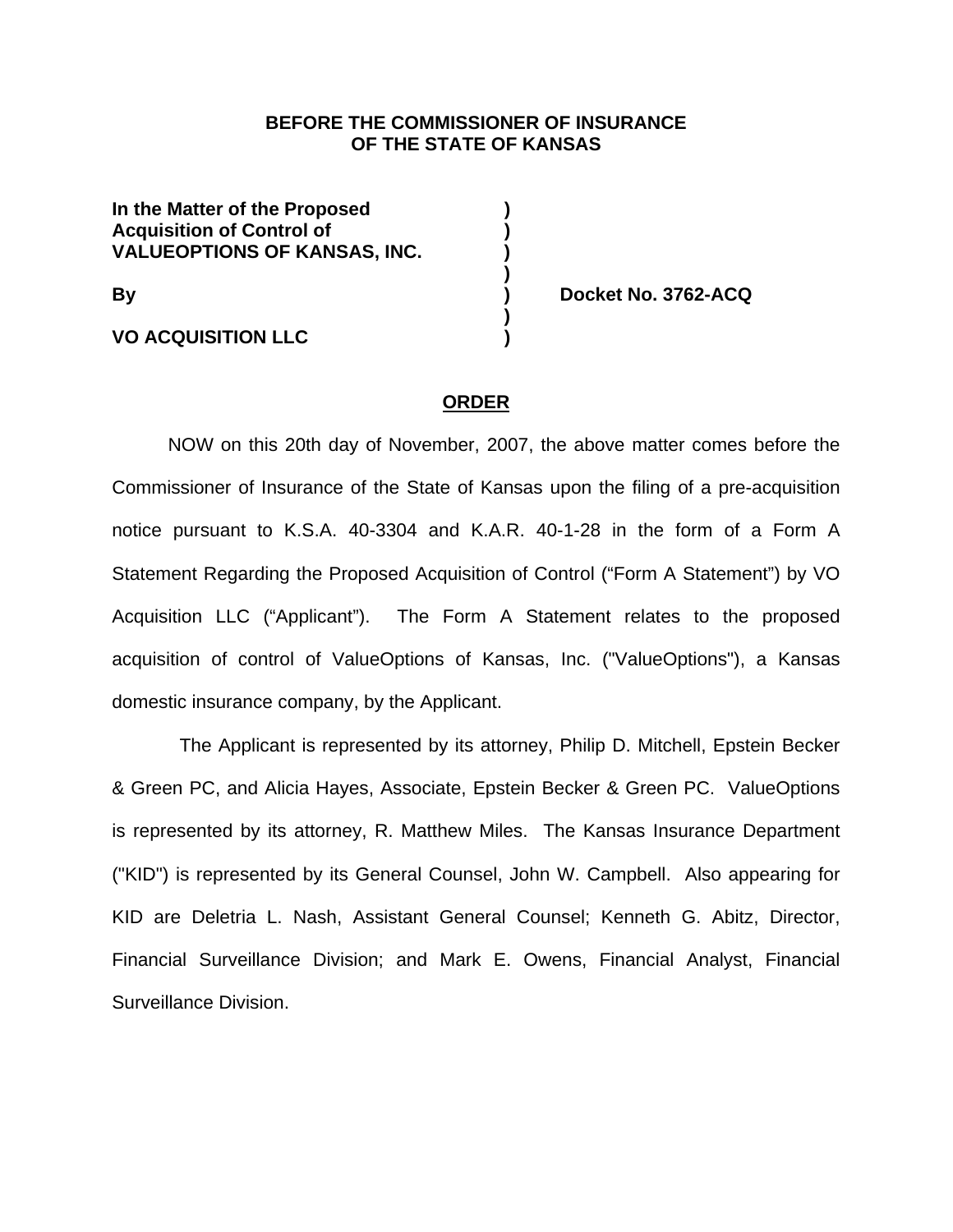This Summary Order shall become effective as a Final Order, without further notice, upon the expiration of the fifteen (15) day period if no request for hearing is made, pursuant to K.S.A. 77-542.

Pursuant to the authority granted to the Commissioner pursuant to K.S.A. 40- 3301 and 40-3304(d)(1) and in accordance with the Kansas Administrative Procedures Act, K.S.A. 77-501, *et seq.,* the Commissioner hereby asserts the following declarations of public interest and policy, findings of fact, conclusions of law, and orders, as follows:

#### **DECLARATIONS OF PUBLIC INTEREST AND POLICY**

 The Commissioner finds and declares that it is consistent with the public interest and the interest of policyholders to permit insurers to:

(a) Engage in activities which would enable insurers to make better use of management skills and facilities;

(b) diversify into new lines of business through acquisition and/or organization of subsidiaries;

(c) have free access to capital markets which could provide funds for insurers to use in diversification programs;

(d) implement sound tax-planning conclusions; and

(e) serve the changing needs of the public and adapt to changing conditions of the social, economic and political environment so that insurers are able to compete effectively and to meet the growing public demand for institutions capable of providing a comprehensive range of financial services.

The Commissioner further finds and declares that the policies and purposes in K.S.A. 40-3301, *et seq.,* promote the public interest by: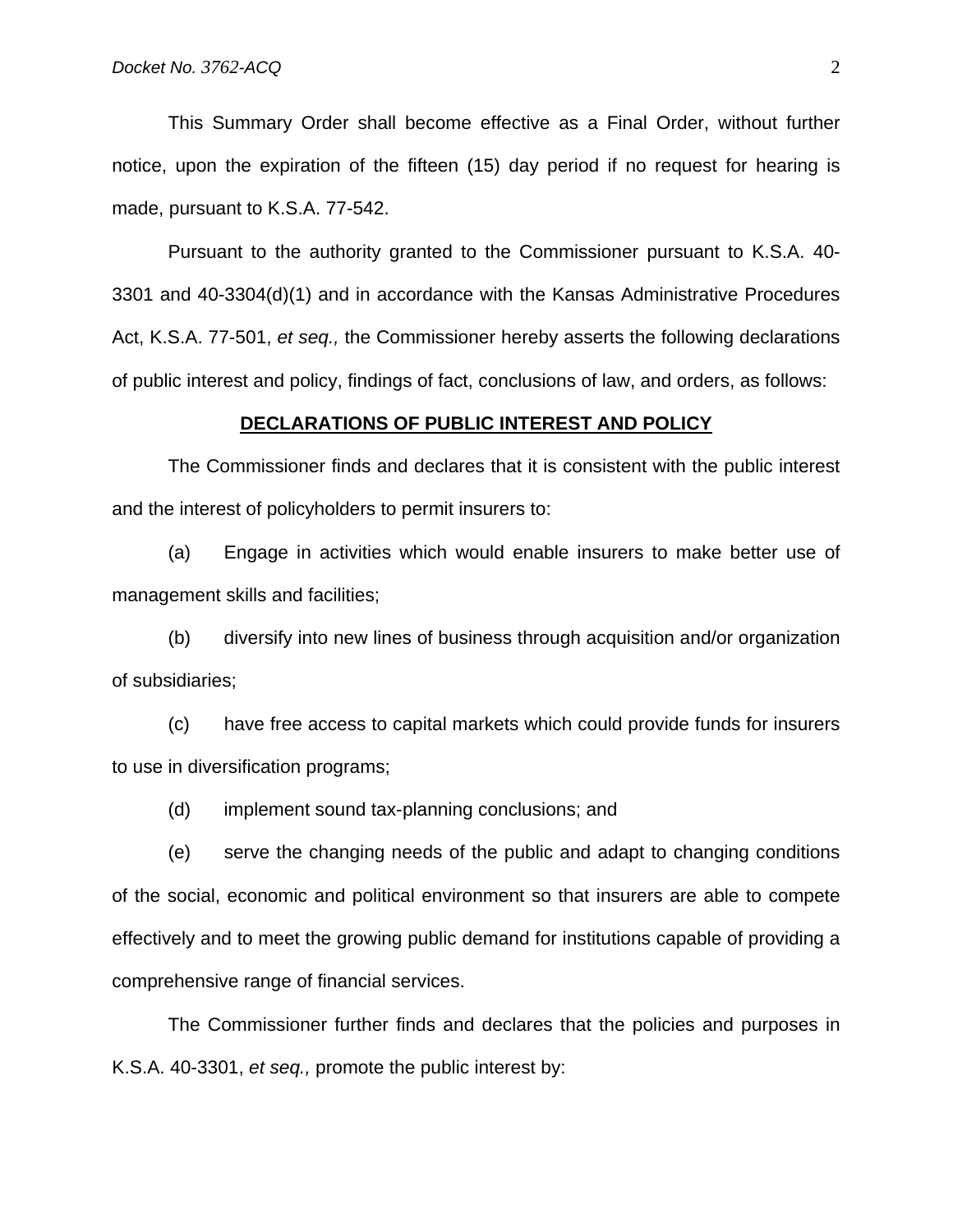(a) facilitating the achievement of the objectives enumerated in K.S.A. 40- 3301 and set out above;

(b) requiring disclosure of pertinent information relating to changes in control of an insurer;

(c) requiring disclosure by an insurer of material transactions and relationships between the insurer and its affiliates, including certain dividends paid by the insurer; and

(d) providing standards governing material transactions between an insurer and its affiliates.

#### **FINDINGS OF FACT AND CONCLUSIONS OF LAW**

The findings and conclusions stated herein are based upon the statements made by Applicant in the Form A Statement and accompanying documents made under oath and filed with KID by Applicant pursuant to K.S.A. 40-3304(b) and K.A.R. 40-1-28.

1. Significant documents have been reviewed by representatives of the Financial Surveillance and Legal Divisions of KID, and the Commissioner has had the benefit of their technical expertise and advice as provided in K.S.A. 77-546(c).

 2. The purpose of the filing of the Form A Statement is to seek authority from KID for the proposed acquisition of control of ValueOptions by the Applicant. The terms and conditions of the proposed acquisition are more fully set forth in the Form A Statement filed with the Commissioner dated August 8, 2007, pursuant to the Kansas Insurance Holding Companies Act, K.S.A. 40-3301, *et seq.*

 3. Applicant submitted various Exhibits to the Form A Statement, including, but not limited to, the Share Purchase Agreement by and among VO Acquisition LLC, VO (ERISA) Acquisition LLC, FHC Health Systems, Inc., RID Ventures, LLC, FHC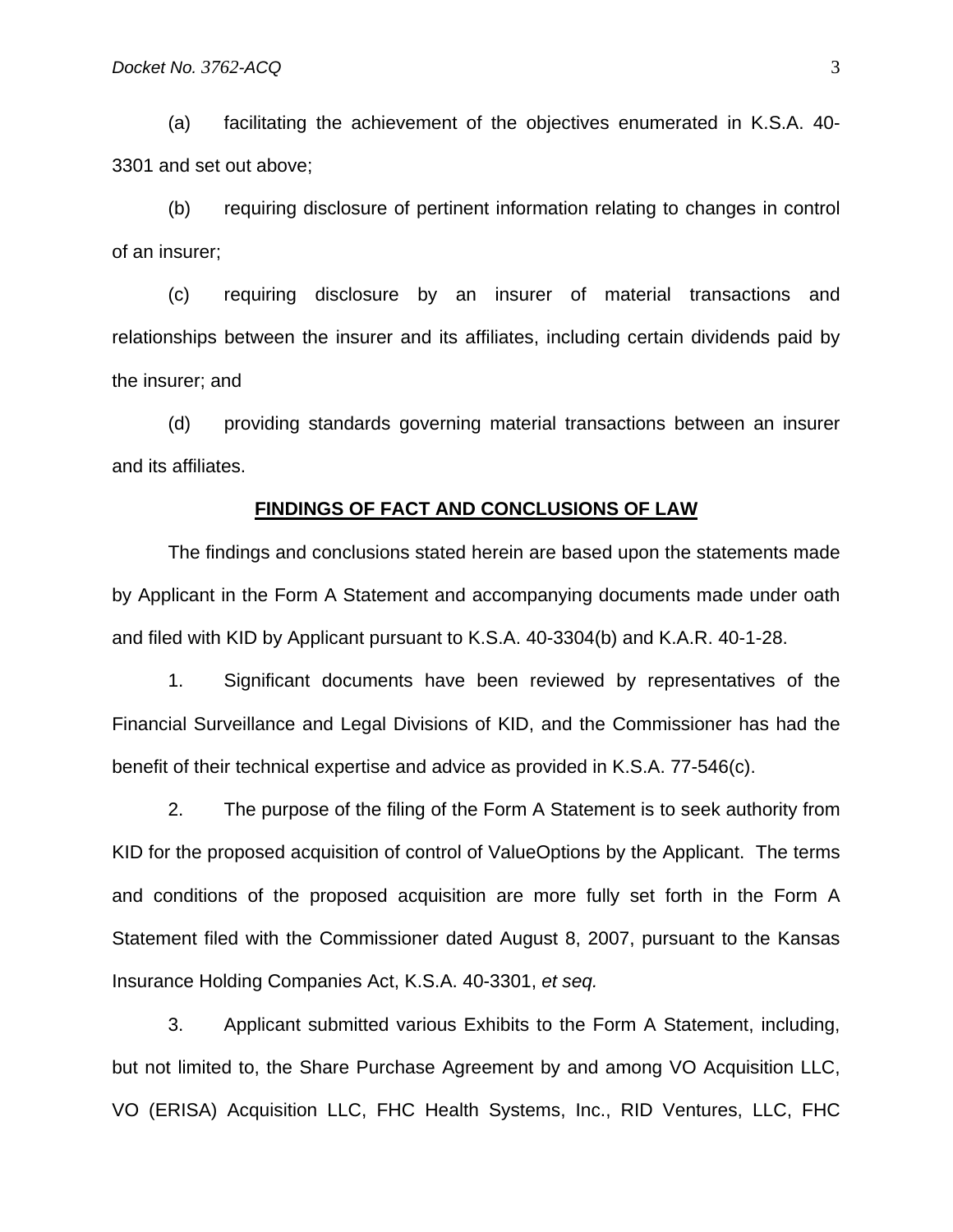Stock Holdings, LLC, Corporation for Standards and Outcomes, Inc., and First Hospital Laboratories, Inc, dated July 18, 2007; organization charts, financial statements, and other related agreements.

4. The staff of KID have inspected and reviewed the contents of the Form A Statement and Exhibits attached thereto, to the extent necessary, and found that the filing of the Form A Statement and Exhibits are in accordance with K.S.A. 40-3304 and K.A.R. 40-1-28 and that the Form A Statement and Exhibits have provided the information required under Kansas statutes to enable the Commissioner to render a decision on the application.

5. ValueOptions of Kansas, Inc., a Kansas health maintenance organization, was organized under the laws of Kansas on May 15, 2007 and was admitted to Kansas on June 25, 2007.

7. ValueOptions is a wholly owned subsidiary of ValueOptions, Inc.

8. ValueOptions, Inc. is a wholly owned subsidiary of FHC Health Systems, Inc.

9. FHC Health Systems, Inc. is owned by Ronald I. Dozoretz, M.D., family members of Dr. Dozoretz, and current and former employees of FHC Health Systems, Inc.

10. VO Acquisition, LLC, a Delaware limited liability company, is owned by Crestview Partners, L.P., a Delaware limited partnership; Crestview Partners (PF), L.P., a Delaware limited partnership; Crestview Holdings (TE) L.P., a Cayman Islands exempted limited partnership; and Crestview Offshore Holdings (Cayman) L.P., a Cayman Islands exempted limited partnership.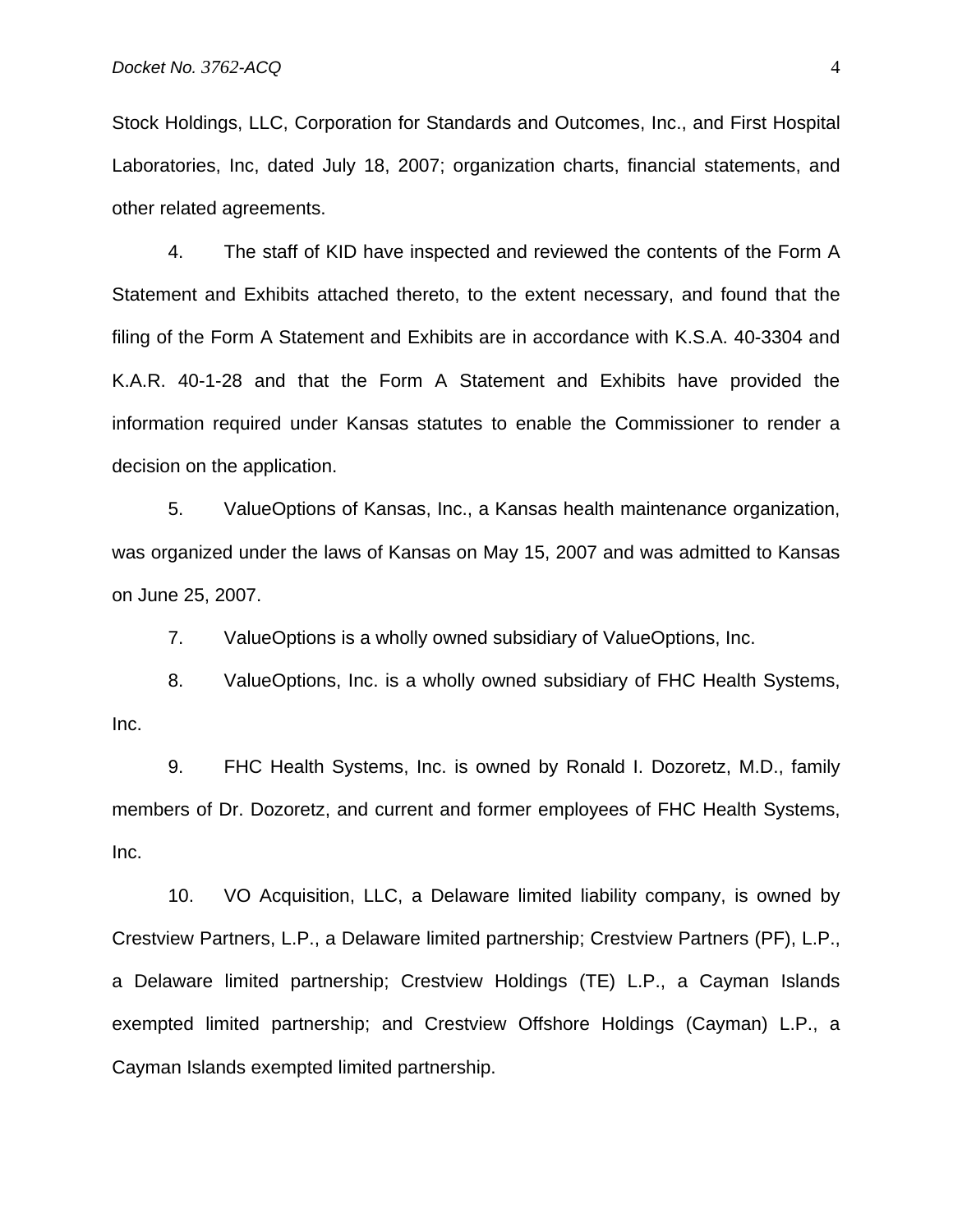11. At the closing of this acquisition, VO Acquisition LLC will own approximately 44.7% of FHC Health Systems, Inc., VO (ERISA) Acquisition LLC will own approximately 2.4%, Dr. Dozoretz will own approximately 52.9%, and any remaining ownership will be held by other current shareholders.

12. After the closing of this acquisition, FHC Health Systems will retain 100% ownership in ValueOptions, Inc.

13. After the closing of this acquisition, ValueOptions, Inc. will retain 100% ownership in ValueOptions of Kansas, Inc.

 14. Applicant will acquire indirect control of ValueOptions of Kansas, Inc. through the acquisition of the ownership interest in FHC Health Systems, Inc., which owns all of the ownership interests in ValueOptions, Inc.

15. Applicant filed a duly certified copy of the Form A Statement with Exhibits on August 8, 2007.

16. Review of the evidence establishes that after the acquisition of control as proposed in the Form A Statement, Applicant will be able to satisfy the requirements necessary for maintaining the business of ValueOptions of Kansas, Inc. to the satisfaction of any policyholders.

17. The evidence establishes that, after the acquisition of control as proposed in the Form A Statement, ValueOptions of Kansas, Inc. will be able to satisfy the requirements for the issuance of a license to write the line or lines of business for which they are presently licensed.

18. No evidence has been introduced to establish that the financial condition of Applicant will jeopardize the financial stability of ValueOptions of Kansas, Inc. or prejudice the interests of any policyholders.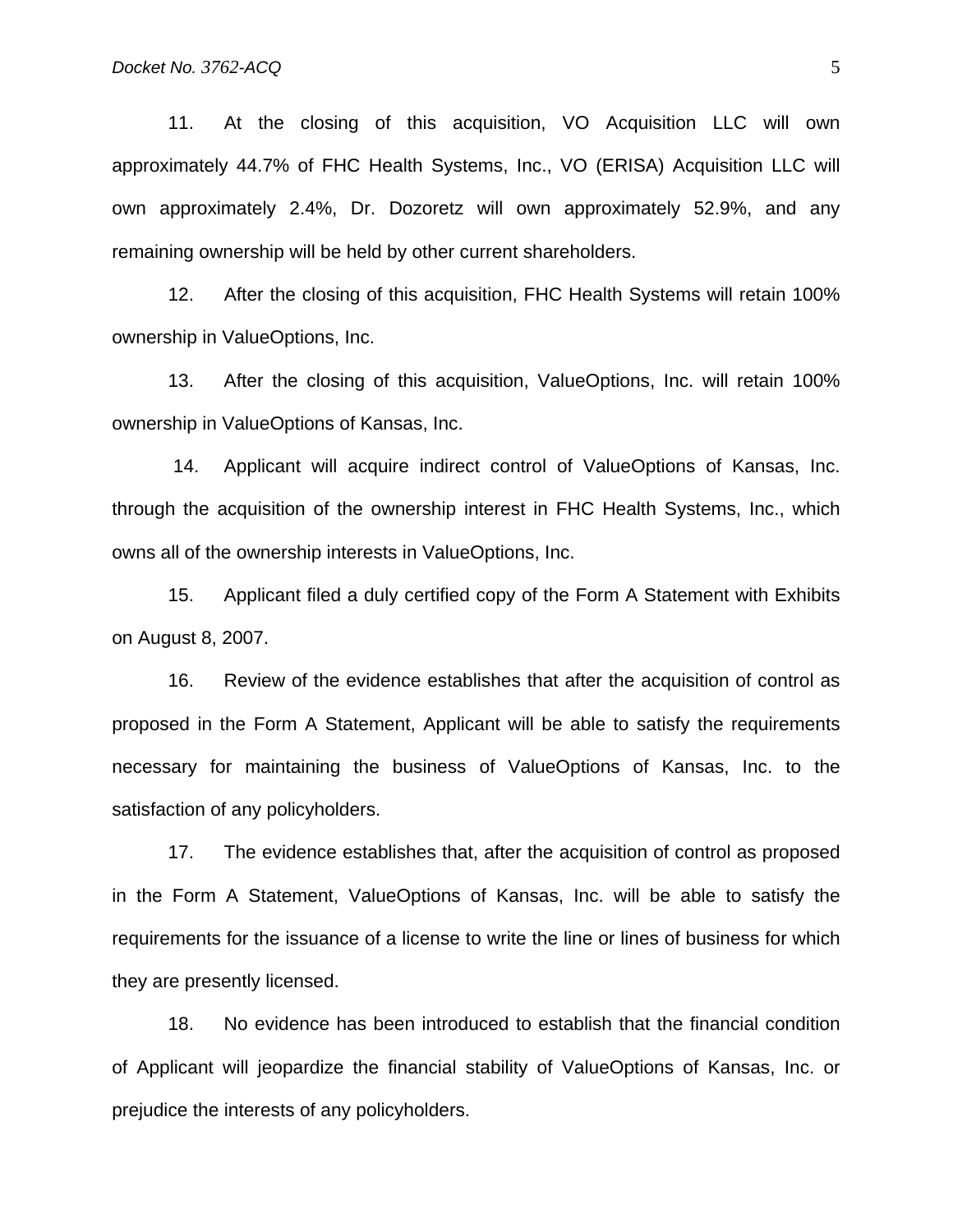19. Evidence has been introduced which shows that Applicant has no plans or proposals to liquidate ValueOptions of Kansas, Inc., sell its assets, or consolidate or merge it with any person, or to make any other material change in its business or corporate structure or management which would be unfair and unreasonable to the policyholders of ValueOptions of Kansas, Inc. and not be in the public interest.

20. Evidence has been introduced to establish that the competence, experience and integrity of those persons who will control the operations of the ValueOptions of Kansas, Inc. after the acquisition are such that it will be in the interests of the policyholders of ValueOptions of Kansas, Inc. and of the public interest to permit the acquisition.

21. Evidence has been introduced to establish that Applicant's acquisition of ValueOptions of Kansas, Inc. will not be hazardous or prejudicial to the insurancebuying public.

22. The Form A Statement is in compliance with the provisions of the Kansas Insurance Holding Companies Act, K.S.A. 40-3301, *et seq*. and K.A.R. 40-1-28.

23. The evidence submitted supports approval of the proposed acquisition of control of ValueOptions of Kansas, Inc. by the Applicant, subject to certain conditions and requirements.

**IT IS THEREFORE ORDERED BY THE COMMISSIONER OF INSURANCE THAT:** 

 1. The application by VO Acquisition LLC to acquire control of FHC Health Systems, Inc. and its wholly owned subsidiary, ValueOptions, Inc., and its wholly owned subsidiary, ValueOptions of Kansas, Inc., in the manner set forth in the Form A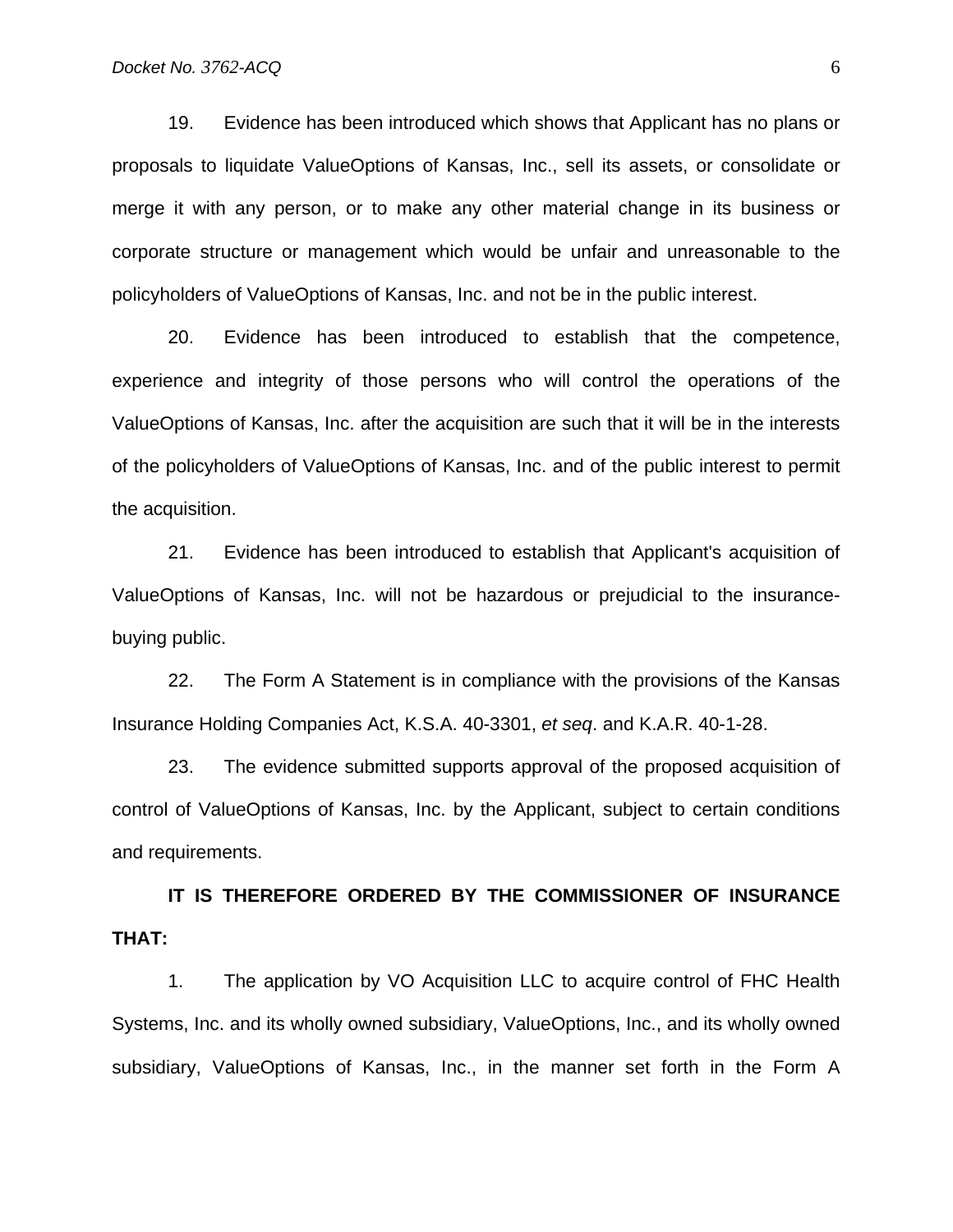Statement and Exhibits attached thereto is hereby approved pursuant to K.S.A. 40- 3304, provided the acquisition is effected within sixty (60) days of the date of this Order.

 2. The Commissioner of Insurance retains jurisdiction over the subject matter of this proceeding and over the parties for the purpose of entering such further order or orders as may be deemed proper.

#### **Notice of Rights**

 VO Acquisition LLC is entitled to a hearing pursuant to K.S.A. 77-537, the Kansas Administrative Procedure Act. If the Applicant desires a hearing, they must file a written request for a hearing with:

> John W. Campbell, General Counsel Kansas Insurance Department 420 S.W. 9th Street Topeka, Kansas 66612.

 This request must be filed within fifteen (15) days from the date of service of this Order. If the Applicant requests a hearing, the Kansas Insurance Department will notify them of the time and place of the hearing and information on the procedures, right of representation, and other rights of parties relating to the conduct of the hearing, before commencement of same.

 If a hearing is not requested in the time and manner stated above, this Order shall become effective as a Final Order upon the expiration of time for requesting a hearing, pursuant to K.S.A. 77-613. In the event the Applicant files a petition for judicial review, pursuant to K.S.A. 77-613(e), the agency officer to be served on behalf of the Kansas Insurance Department is: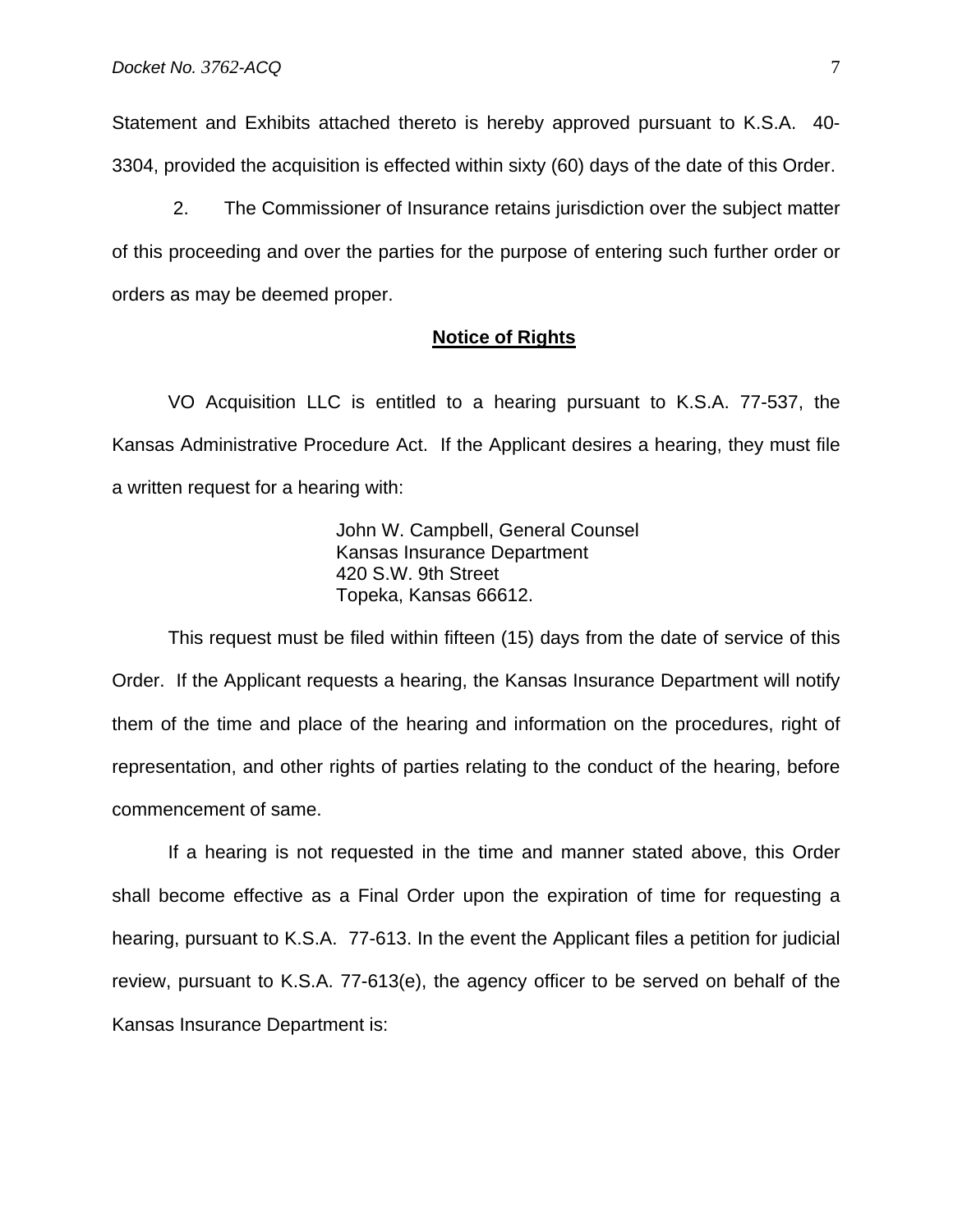John W. Campbell, General Counsel Kansas Insurance Department  $420$  S.W.  $9<sup>th</sup>$  Street Topeka, Kansas 66612

# **IT IS SO ORDERED THIS \_\_20th\_\_ DAY OF NOVEMBER 2007, IN THE CITY**

## **OF TOPEKA, COUNTY OF SHAWNEE, STATE OF KANSAS.**



\_/s/ Sandy Praeger\_\_\_\_\_\_\_\_\_\_\_\_\_\_\_\_\_\_\_ Sandy Praeger Commissioner of Insurance

\_/s/ John W. Campbell John W. Campbell General Counsel

Submitted and approved by:

\_/s/ Deletria L. Nash\_\_\_\_\_\_\_\_\_\_\_\_\_\_\_ Deletria L. Nash Assistant General Counsel